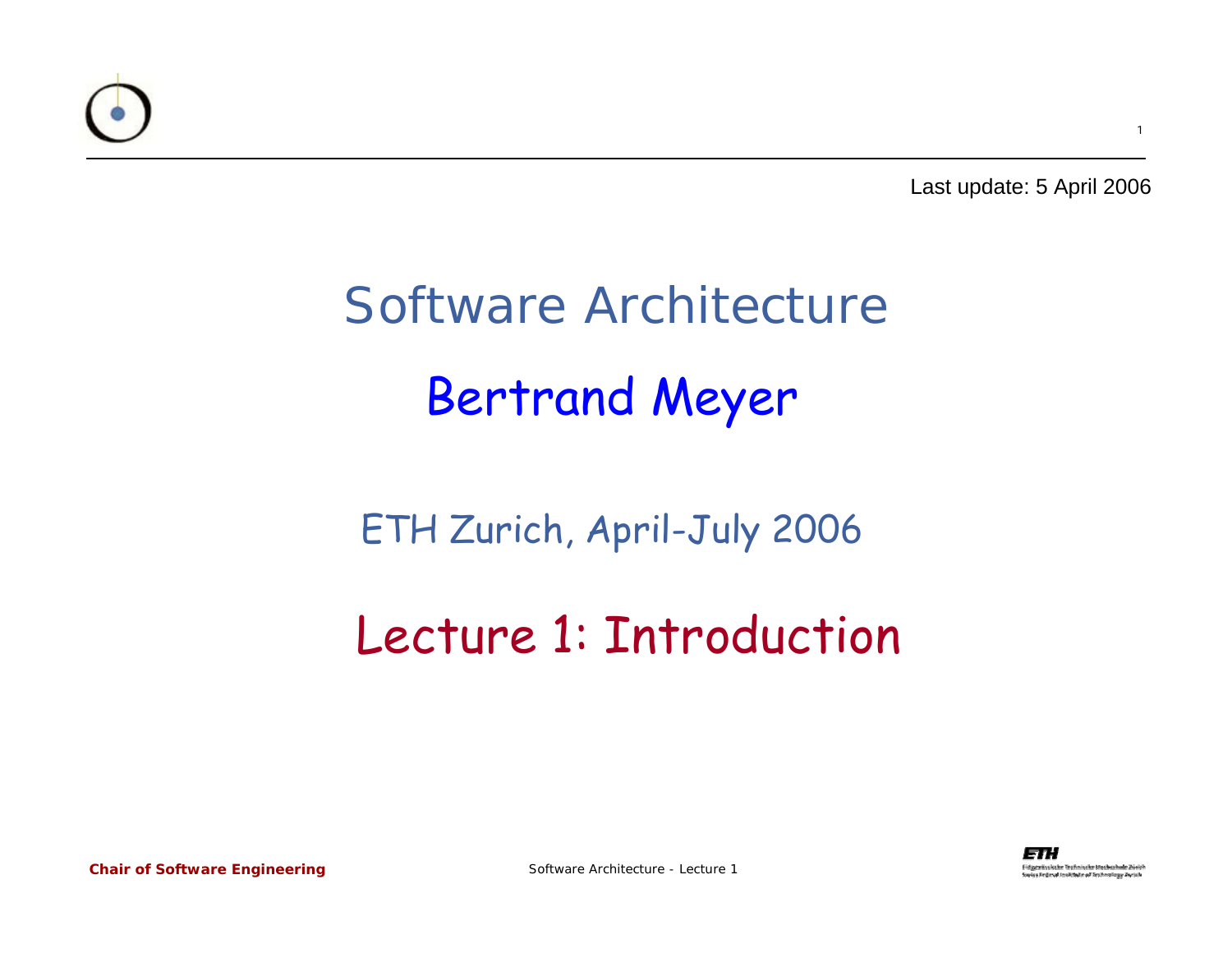# Goal of the course

Enabling you to master techniques for building and enhancing successful software systems of large size and industrial quality

#### This includes in particular:

- ¾The move from programming to software engineering
- $\blacktriangleright$  Principles of software engineering and in particular software quality
- $\blacktriangleright$  Object technology principles and methods; the practice of object-oriented analysis, design and implementation
- ¾Design patterns
- $\blacktriangleright$ Principles of building reusable software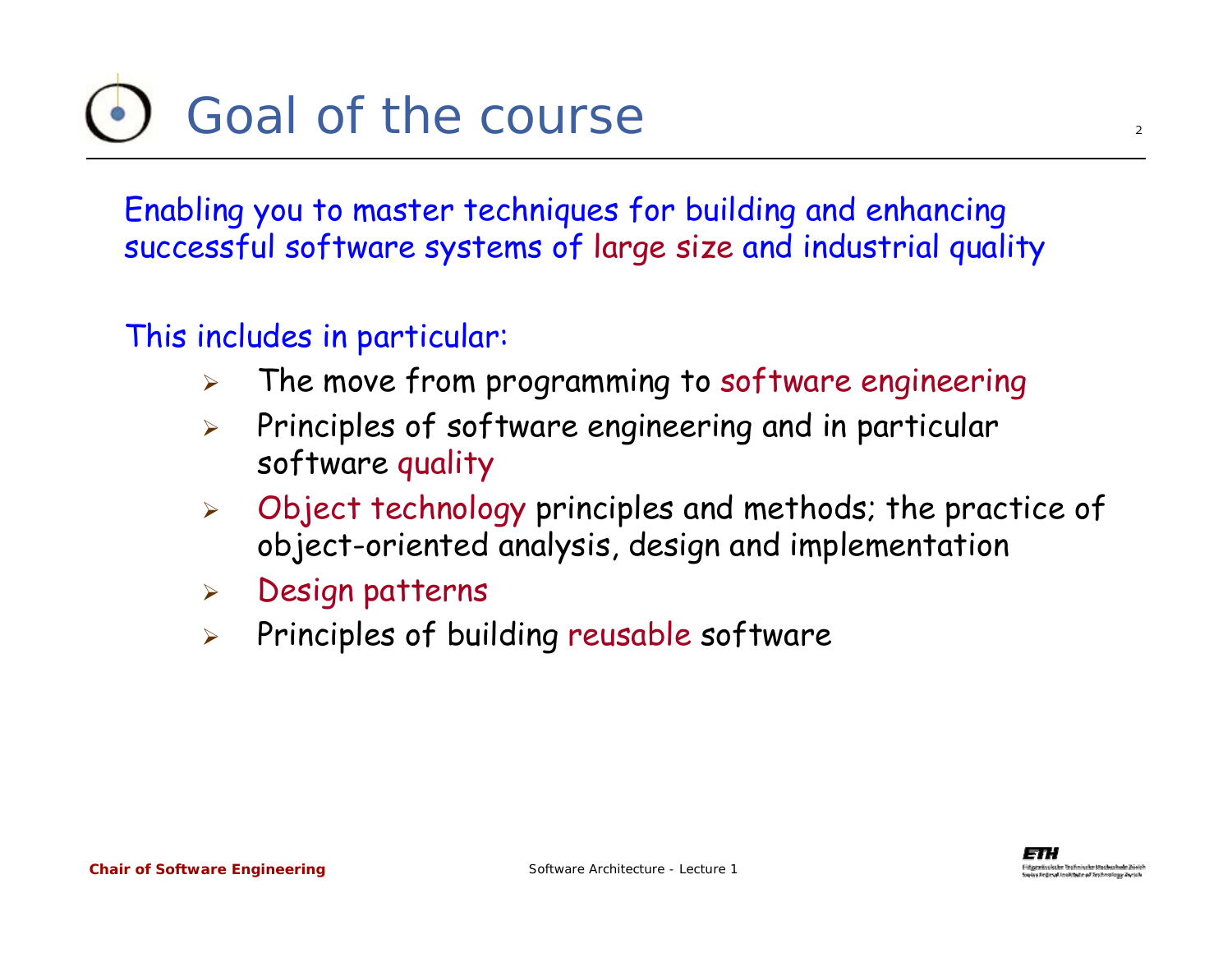

- ¾ Abstract Data Types
- ¾ Advanced Object Technology techniques
- ¾ Design Patterns
- ¾ Component-Based Development
- ¾ Integrated Development Environments (IDEs)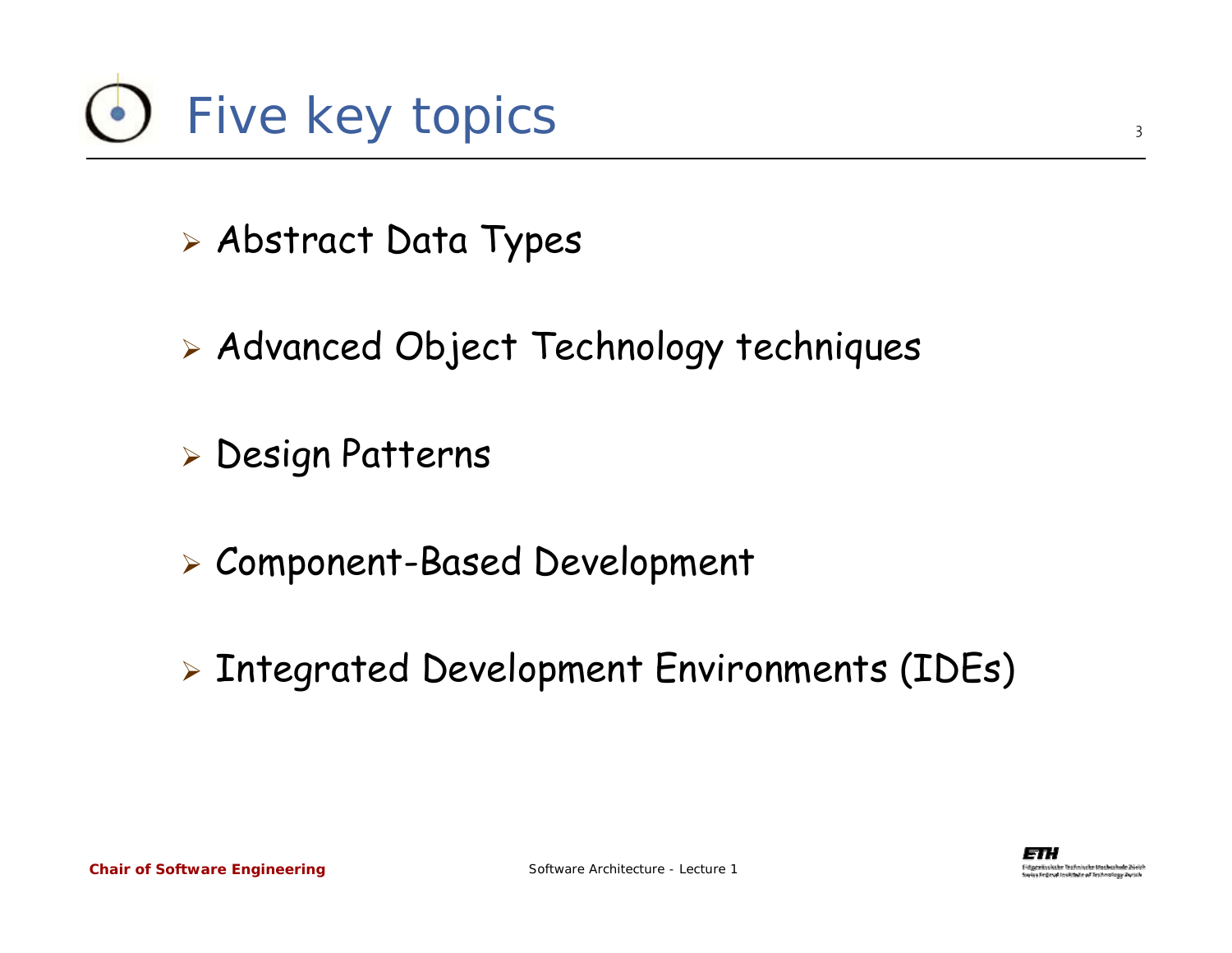

### Teaching staff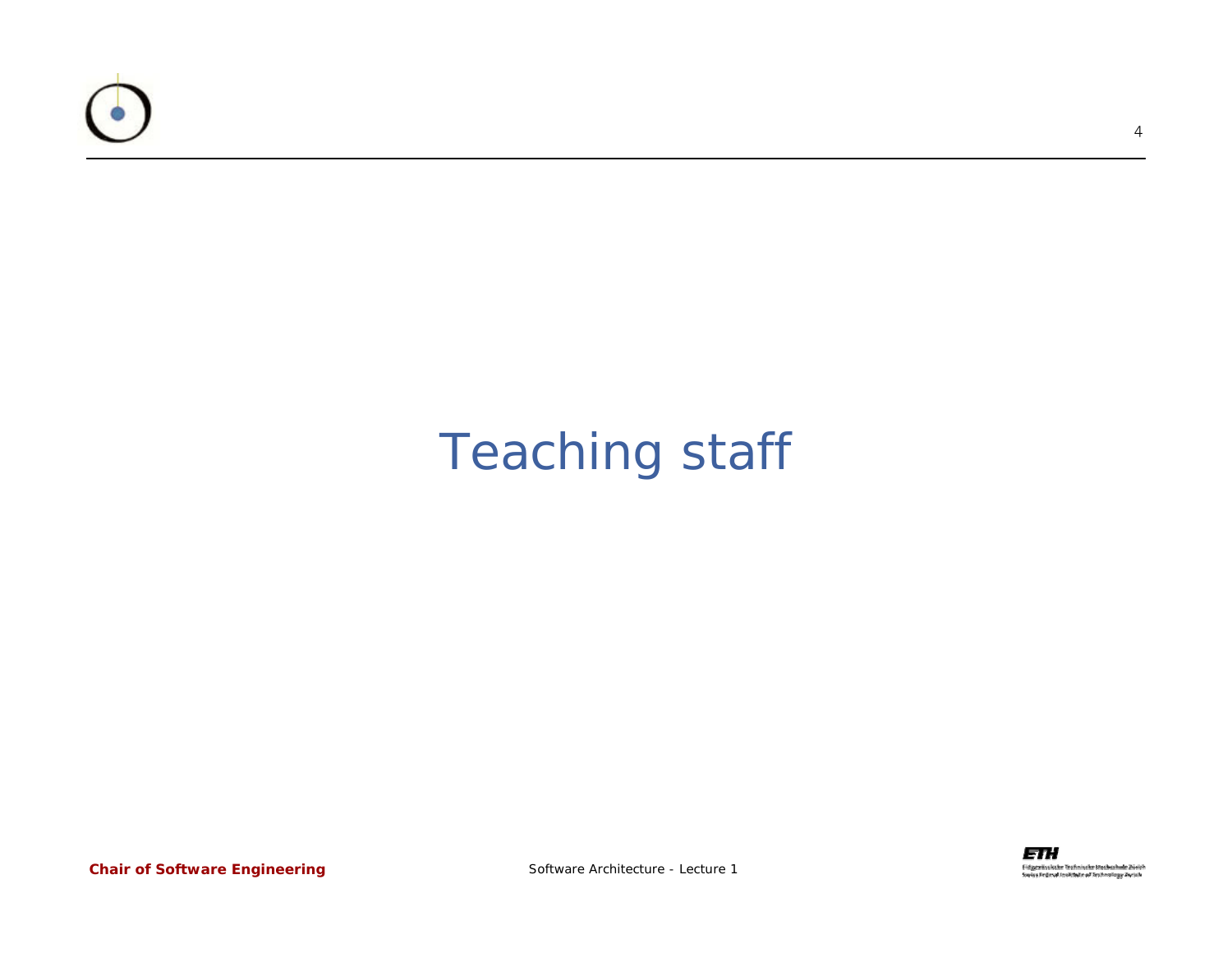

E-mail: [Bertrand.Meyer@inf.ethz.ch](mailto:Bertrand.Meyer@inf.ethz.ch) Office: RZ J6 Secretary: Claudia Günthart, (01) 632 83 46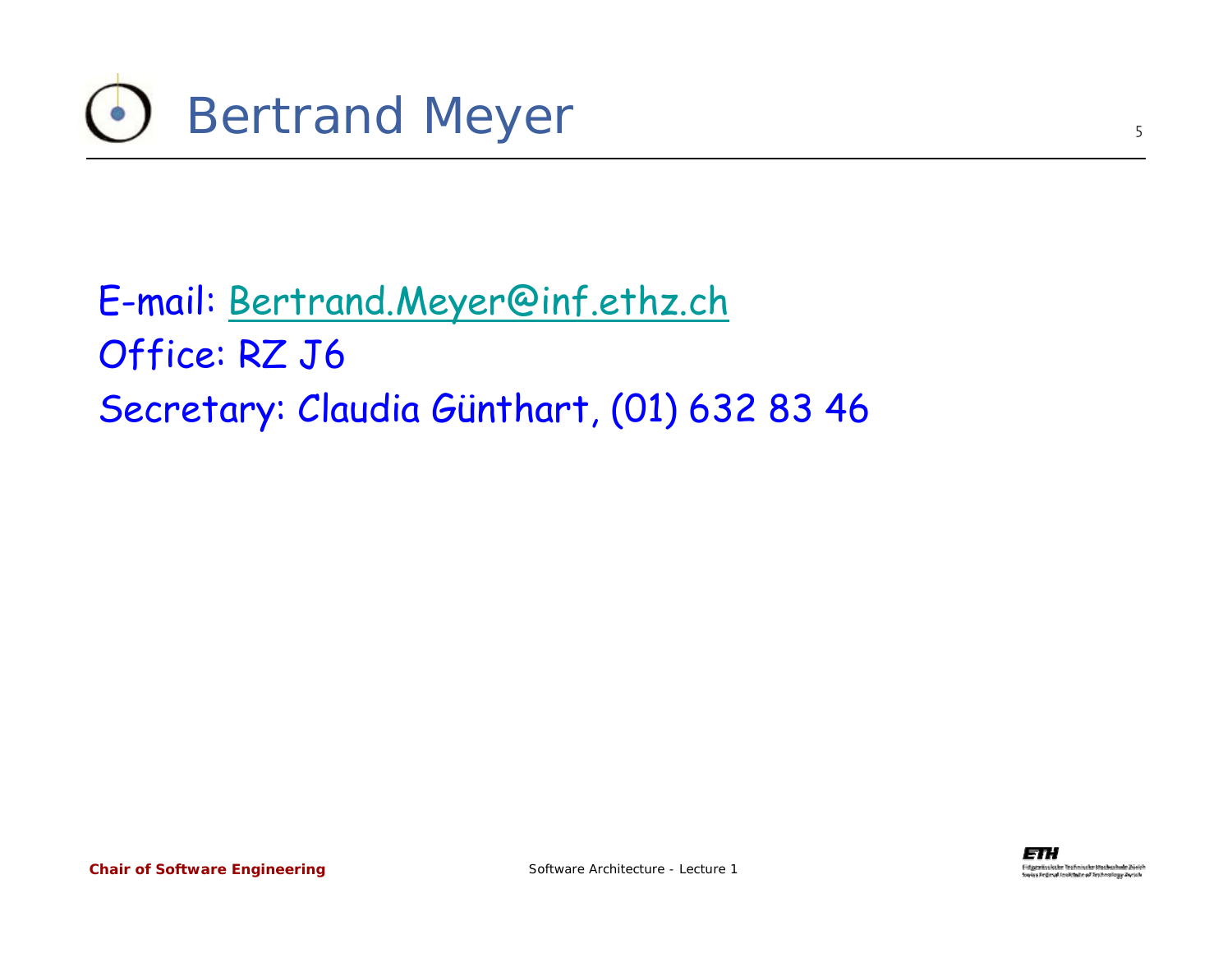### All groups have one session a week: ¾ Tuesday, 14:00 – 15:00

Registration in a few moments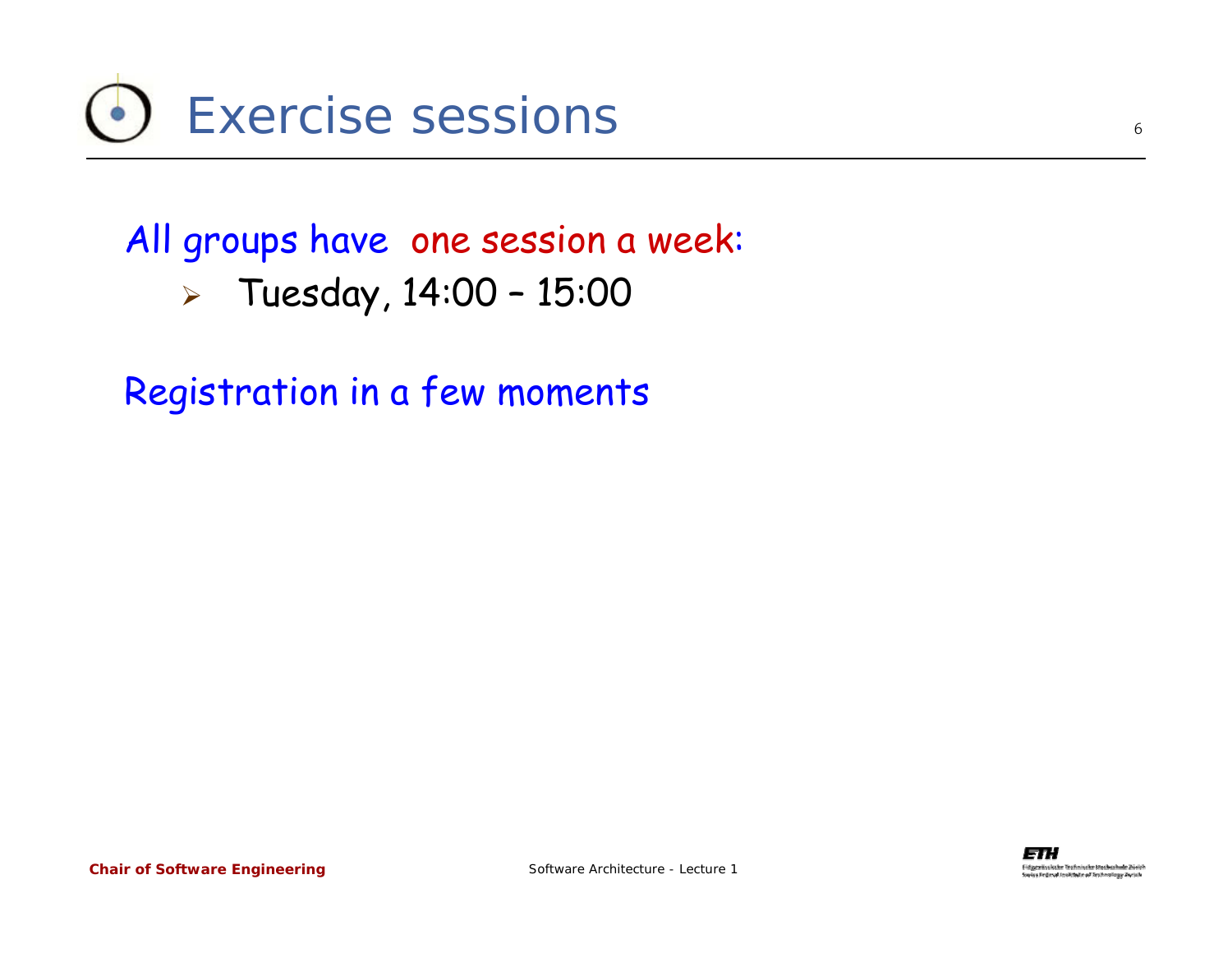Bernd Schoeller (Coordinating Assistant)

Volkan Arslan German Till Bay German (French) Ilinca Ciupa English Martin Nordio English Stephan Classen <classens@student.ethz.ch> (Hilfsassistent) German Florian Geldmacher <florian@womaro.ch> (Hilfsassistent) German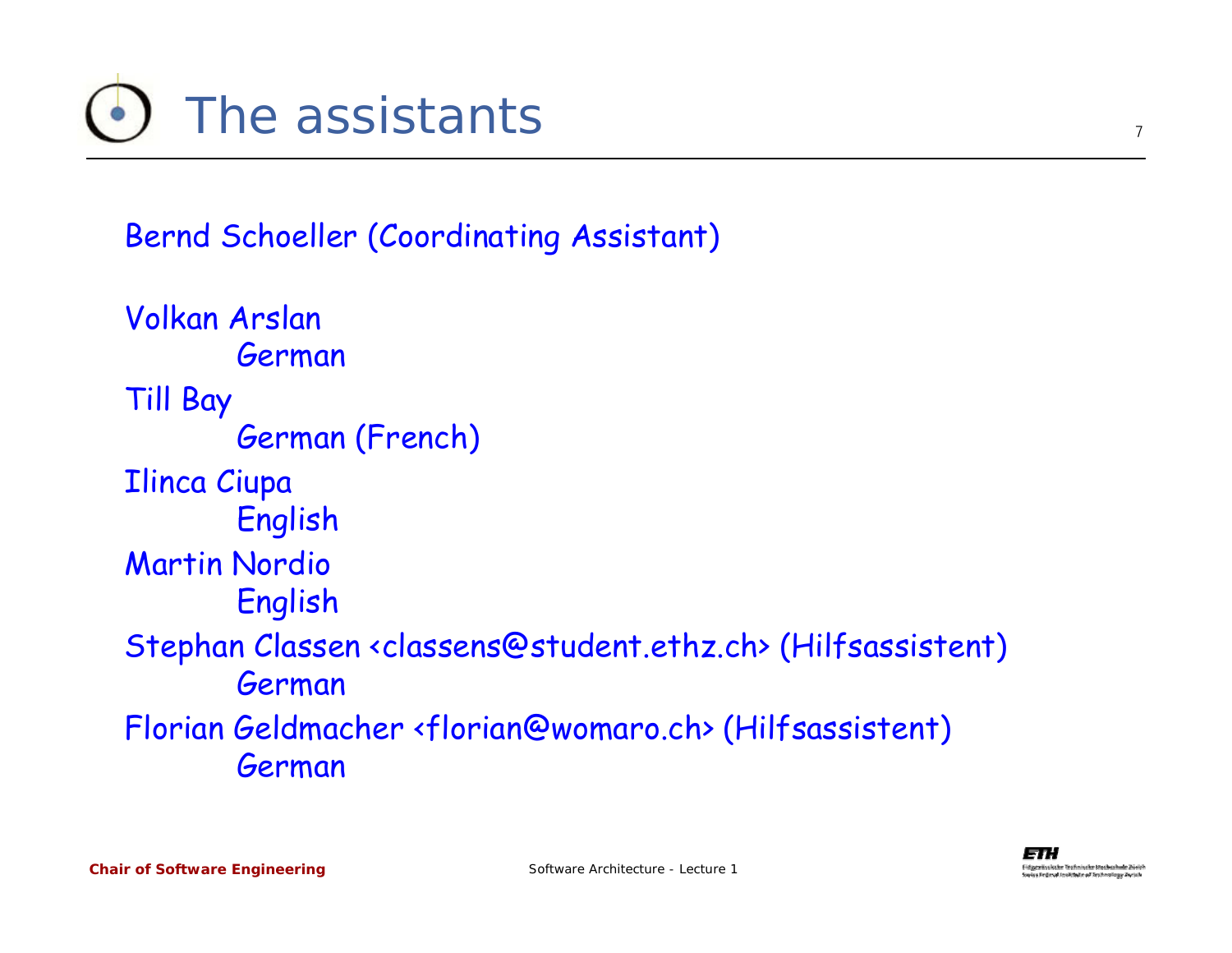

### Practical information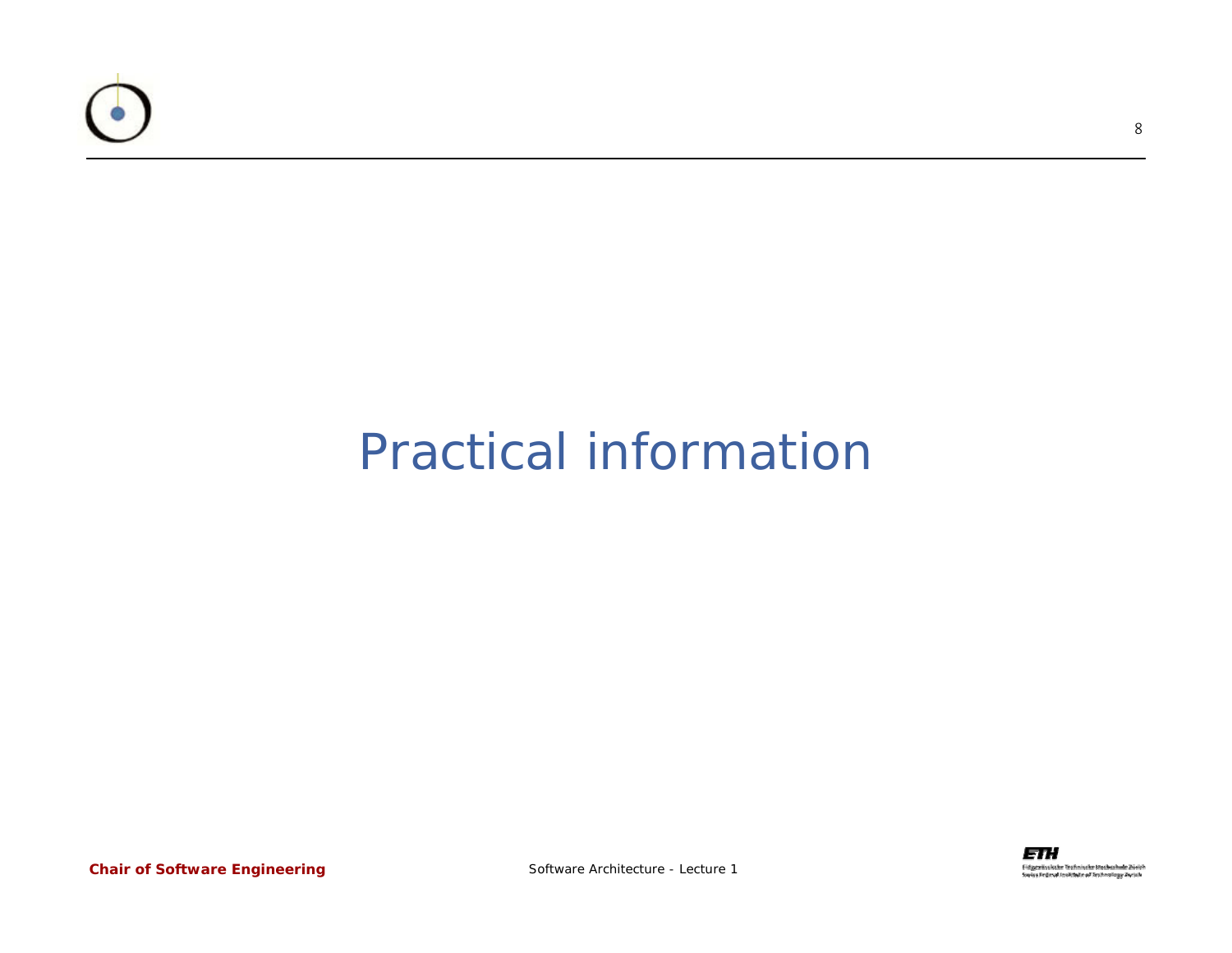

#### Course page: <http://se.inf.ethz.ch/teaching/ss2006/0050/>  $\rightarrow$  Check it at least twice a week

#### Lecture material:

- ¾ Lecture slides
- ¾ Textbook:

Object-Oriented Software Construction, 2<sup>nd</sup> edition -- Prentice Hall, 1997 Available from Polybuchhandlung Sold during the break next week ( $\approx$  CHF 63 with Legi)

#### Exercise material:

- $\triangleright$  Exercise sheets
- ¾ Master solutions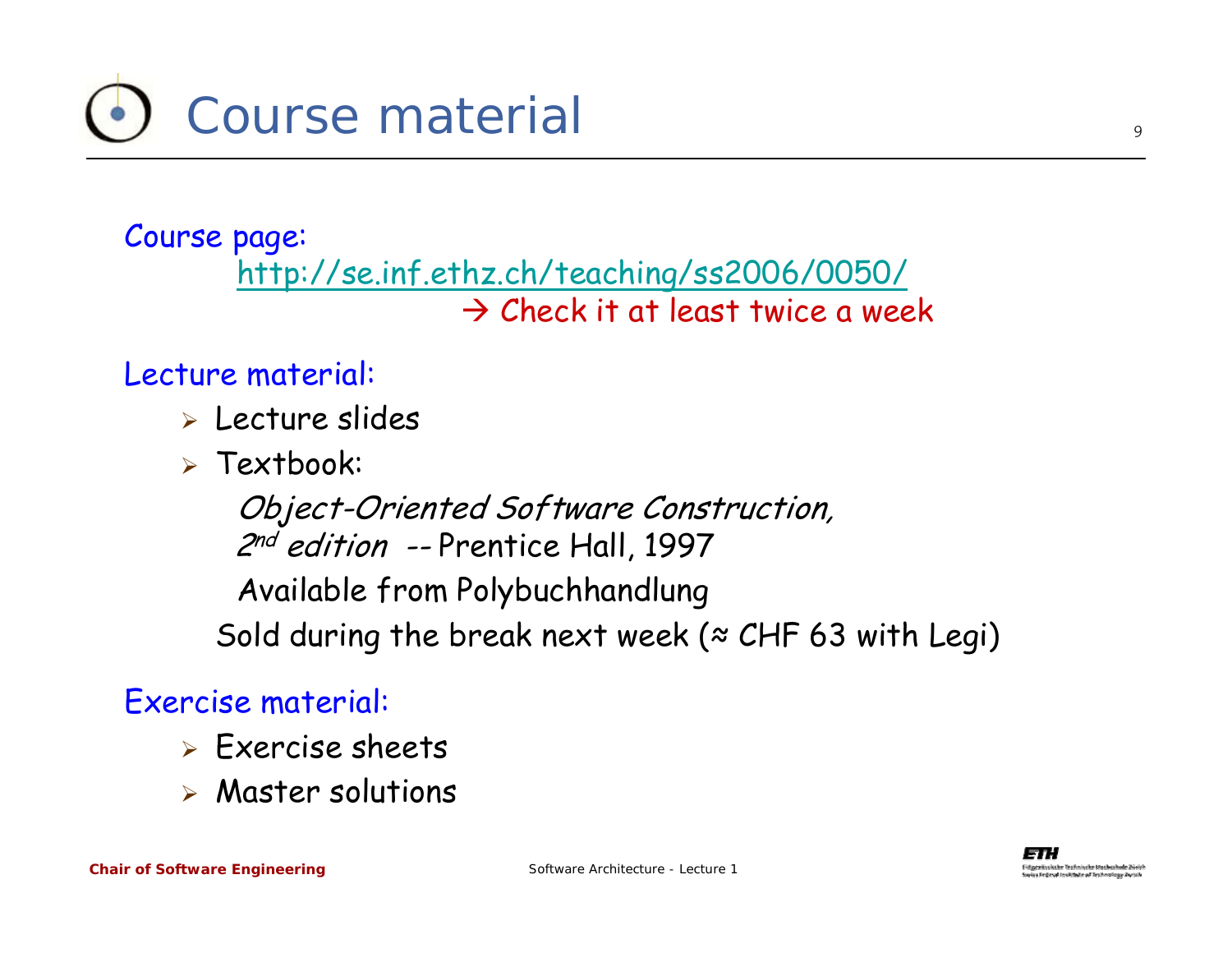Discussion forums: Inforum: [http://forum.vis.ethz.ch](http://forum.vis.ethz.ch/)

Mailing list for each group

Advice and rules:

Use the forums and mailing lists! Take advantage of every help you can get.

Don't be shy. There are no stupid questions.

Criticism welcome, but always be polite to every participant and observe the etiquette.

To email the whole teaching team (professor and assistants):

[soft-arch-assi@se.inf.ethz.ch](mailto:soft-arch-assi@se.inf.ethz.ch)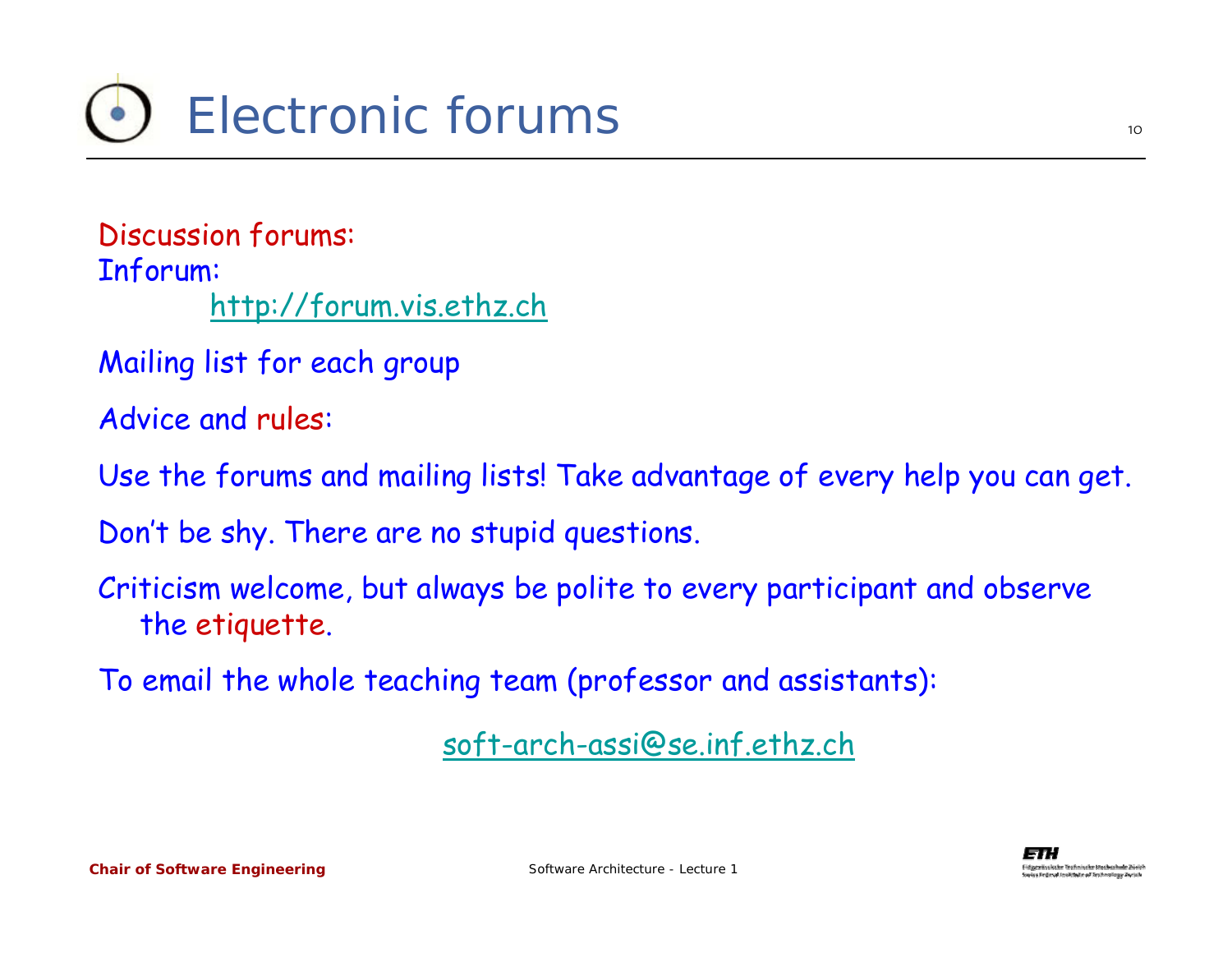Make sure to attend all sessions

Exercise sheets will be distributed by your assistant during the exercise session

Do all exercises and the project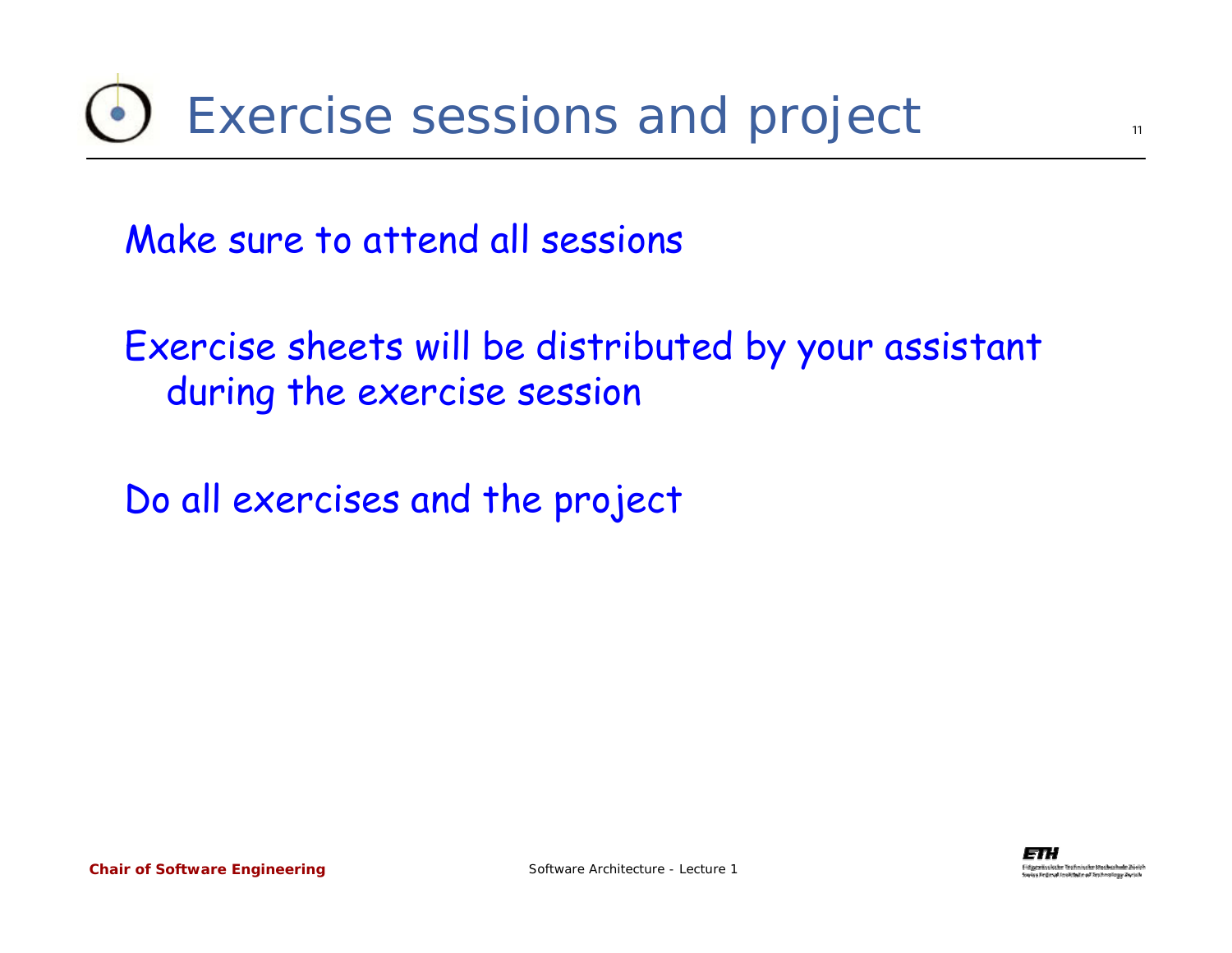Exercises, "Testat" regulations (tentative)

"Testat": Needed for admittance to the exam. Exercises:

- ¾ 6 project milestone exercises
- ¾ Project documentation
- ¾ Project presentation

To get the "Testat" you need to have done at least:

- ¾ 5 project milestone exercises
- ¾ Project documentation
- ¾ Project presentation
- $\triangleright$  Must show serious effort to address the questions
- ¾ Must have filled out questionnaire

Military services or illness  $\Rightarrow$  contact your assistant.

12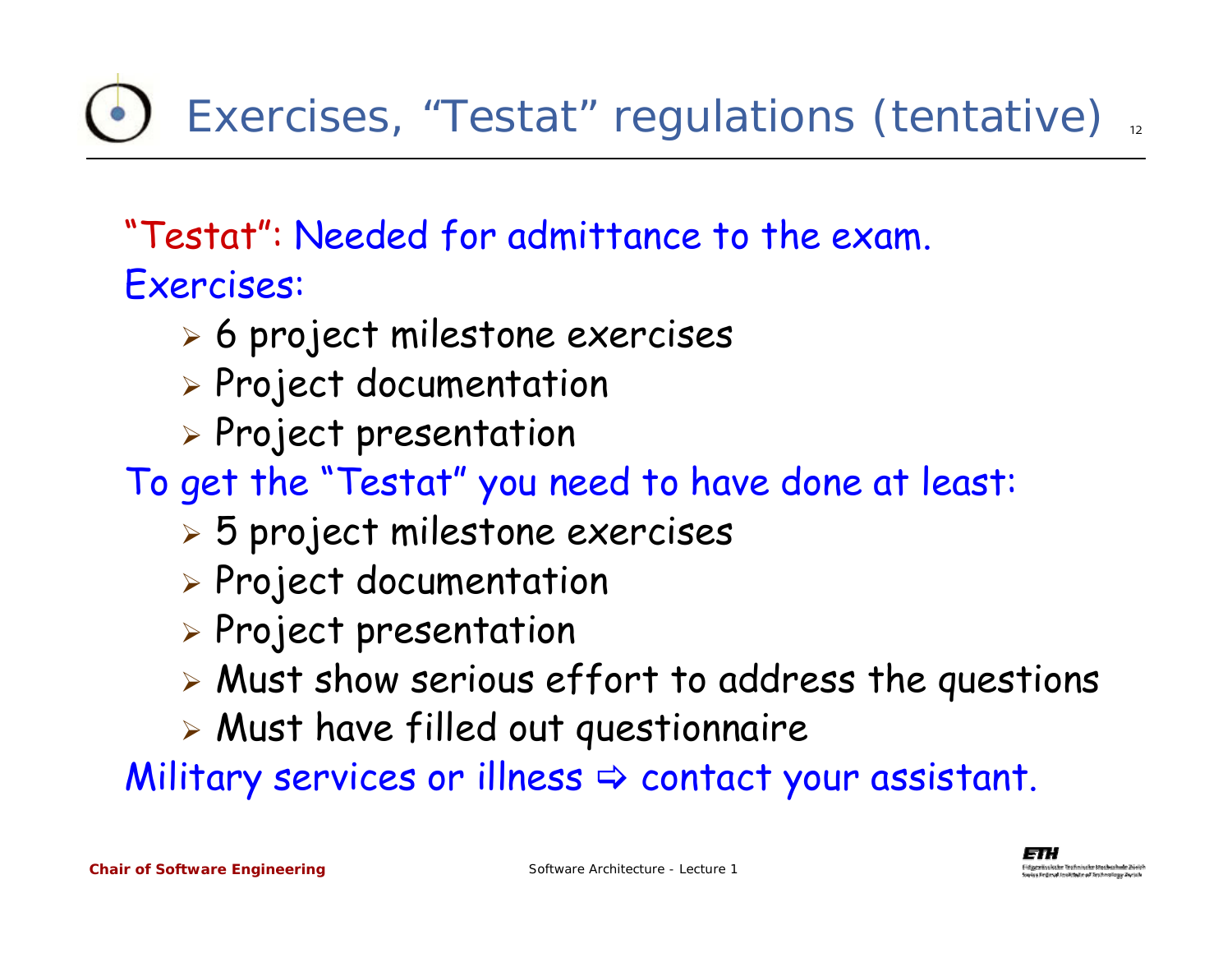## Programming environment

EiffelStudio download: <http://www.eiffel.com/downloads/>

Free version available for Windows, Linux and MacOS

13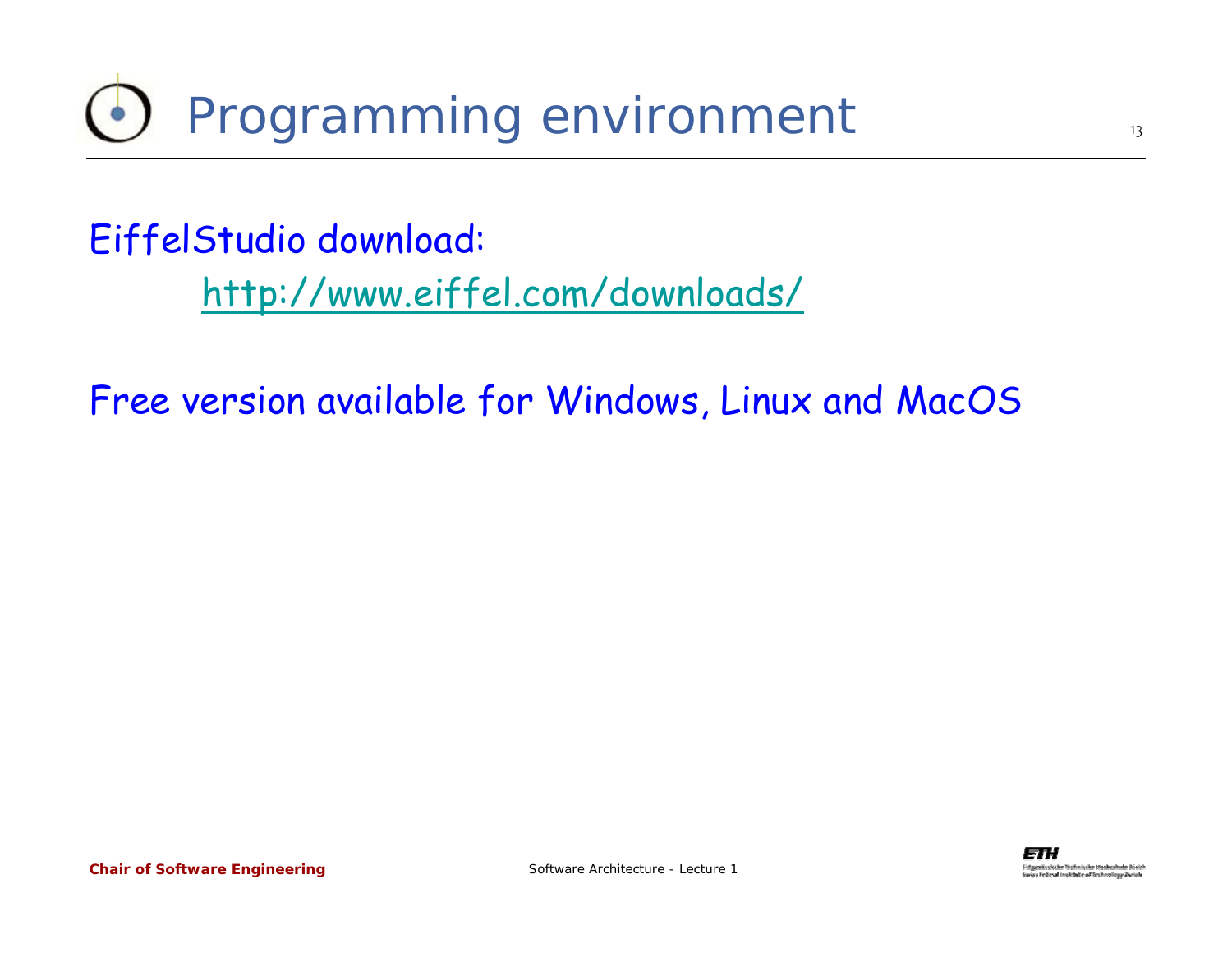# Exam: **end of semester**

Wednesday, 5 July 2006, 8-10 (normal class time) 2-hour exam No material allowed

Covers all material in the semester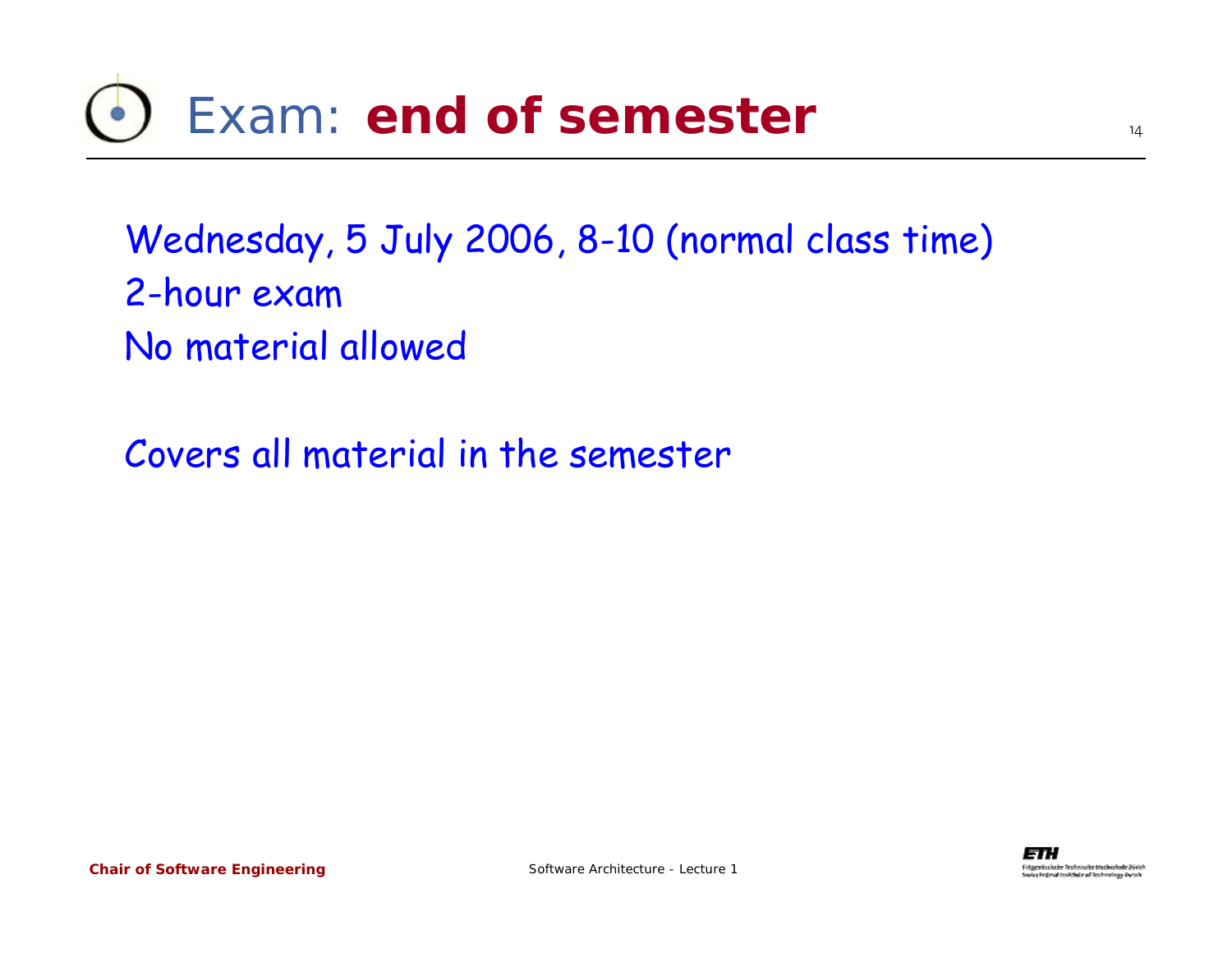Integral part of the course

Project is EiffelStudio-oriented

(Other possibility: Traffic-related project)

Public presentation: 28 June, main hall of HG

Large groups: two per assistant group

- ¾ Must organize yourselves
- ¾ All functions represented: developers, team leader, quality assurance, documentation, …

15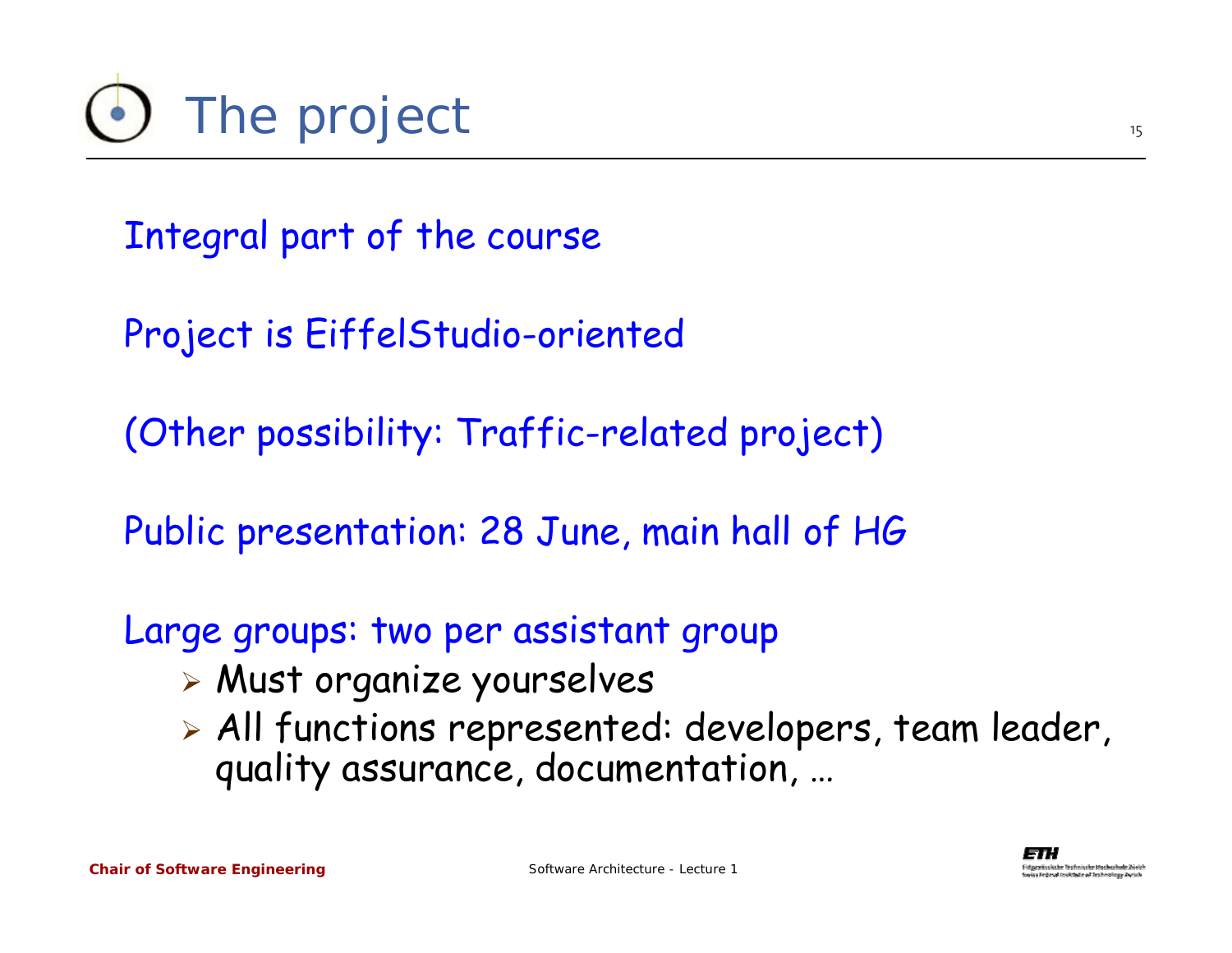#### EiffelStudio history:

- ¾ 1986 First Eiffel compiler (Eiffel 1) by Eiffel Software Command-line compiler
- ¾ 1988 Eiffel 2

Constrained genericity, exceptions, assignment attempt…

- ¾ 1990 First DOS implementation (Object Tools)
- ¾ 1993 Eiffel 3

Infix features, expanded classes...<br>Graphical environment: EiffelBench<br>Eiffel: The Language

¾ 1997 Eiffel 4

Precursor mechanism EiffelBench becomes EiffelStudio

¾ 1999 Eiffel 5

Tuples, agents… Free version

¾ 2005 ECMA standard 367

Attached types, …

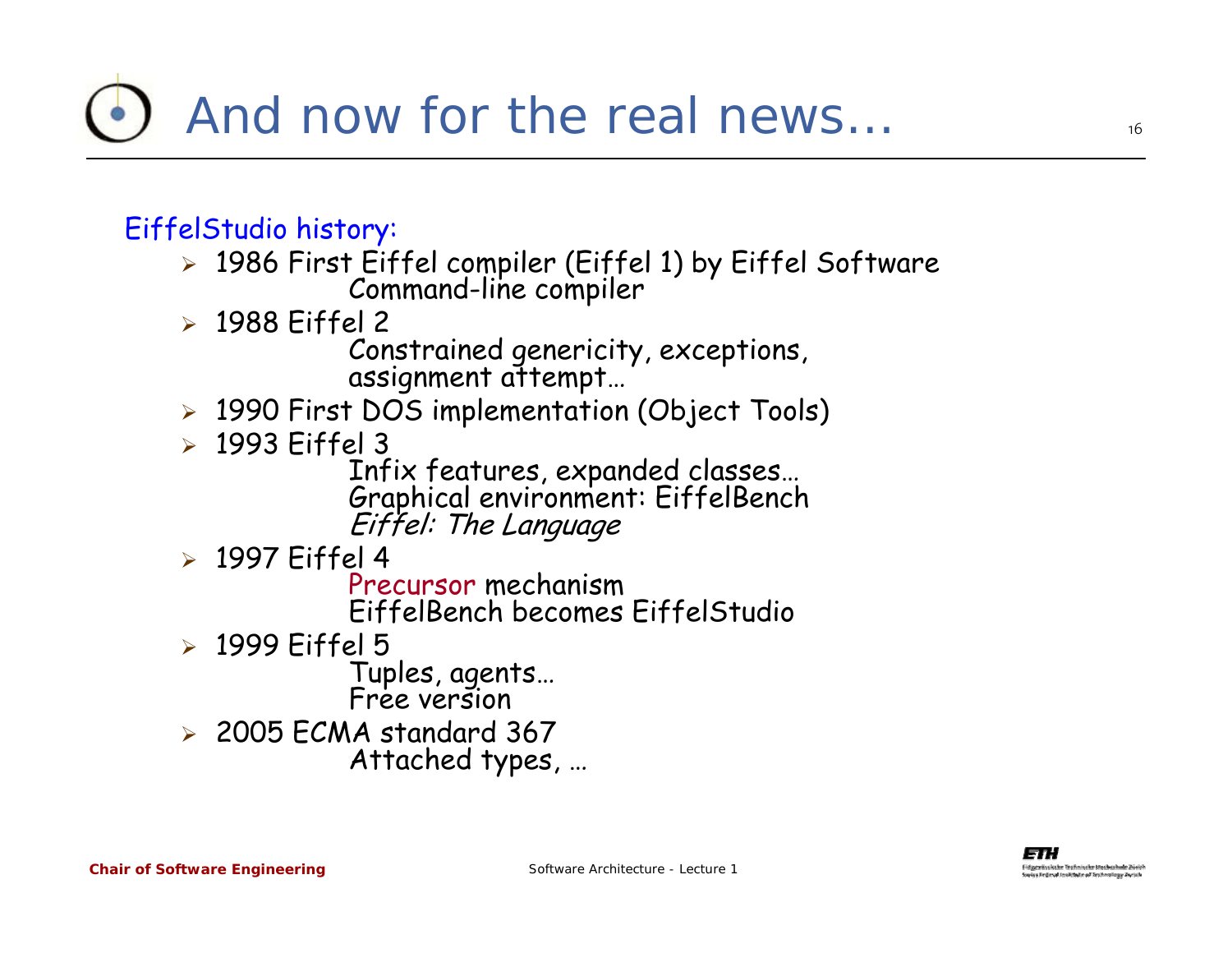

### Object-Oriented Software Construction 1st edition, 1988 2<sup>nd</sup> edition, 1997

### ECMA International, Standard 367 Eiffel: Analysis, Design and Programming Language 21 June 2005

ISO (International Standards Organization) Revision of ECMA standard Expected April 2006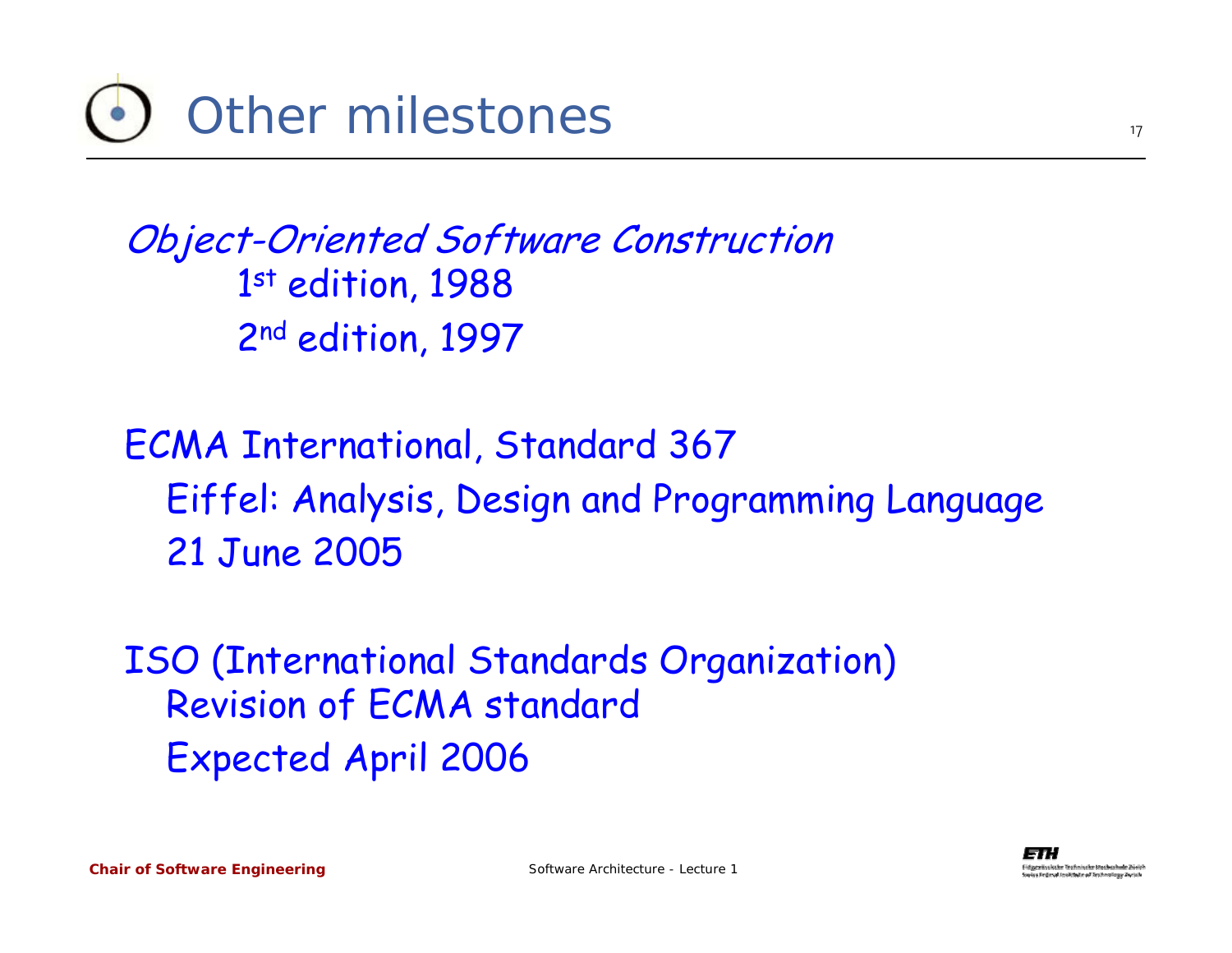#### Axa Rosenberg Investment management: from \$2 billion to >\$40 billion

2 million lines of Eiffel Chicago Board of Trade Price reporting system Eiffel + CORBA + Solaris + Windows + … Boeing (Xontech) Large-scale Eiffel simulations of missile defense system



Swedish social security: accident reporting & management

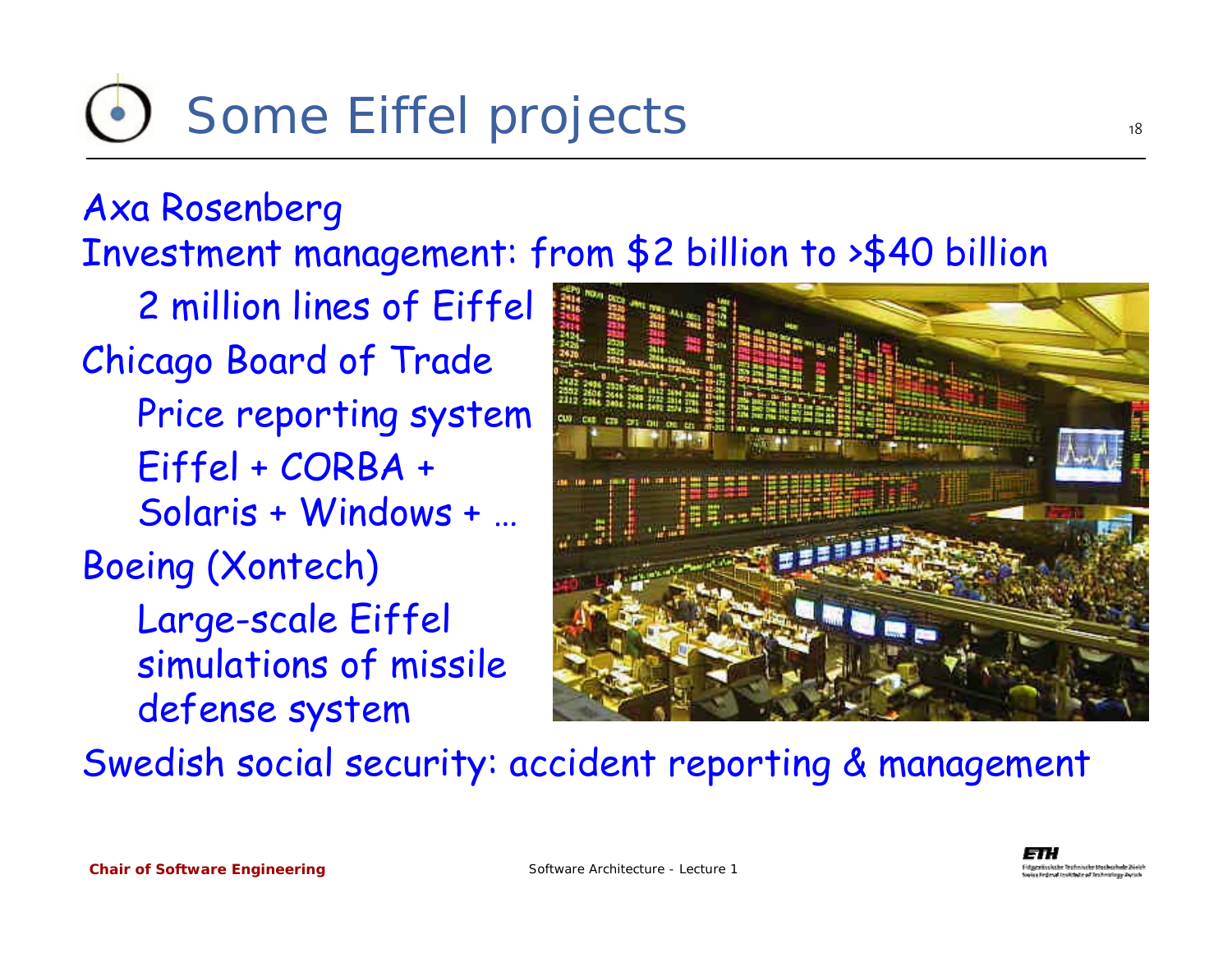Full technology will be available in dual licensing

Open-Source version will be under GPL; applies to generated code as well

Will be hosted at ETH: Origo server

When and who?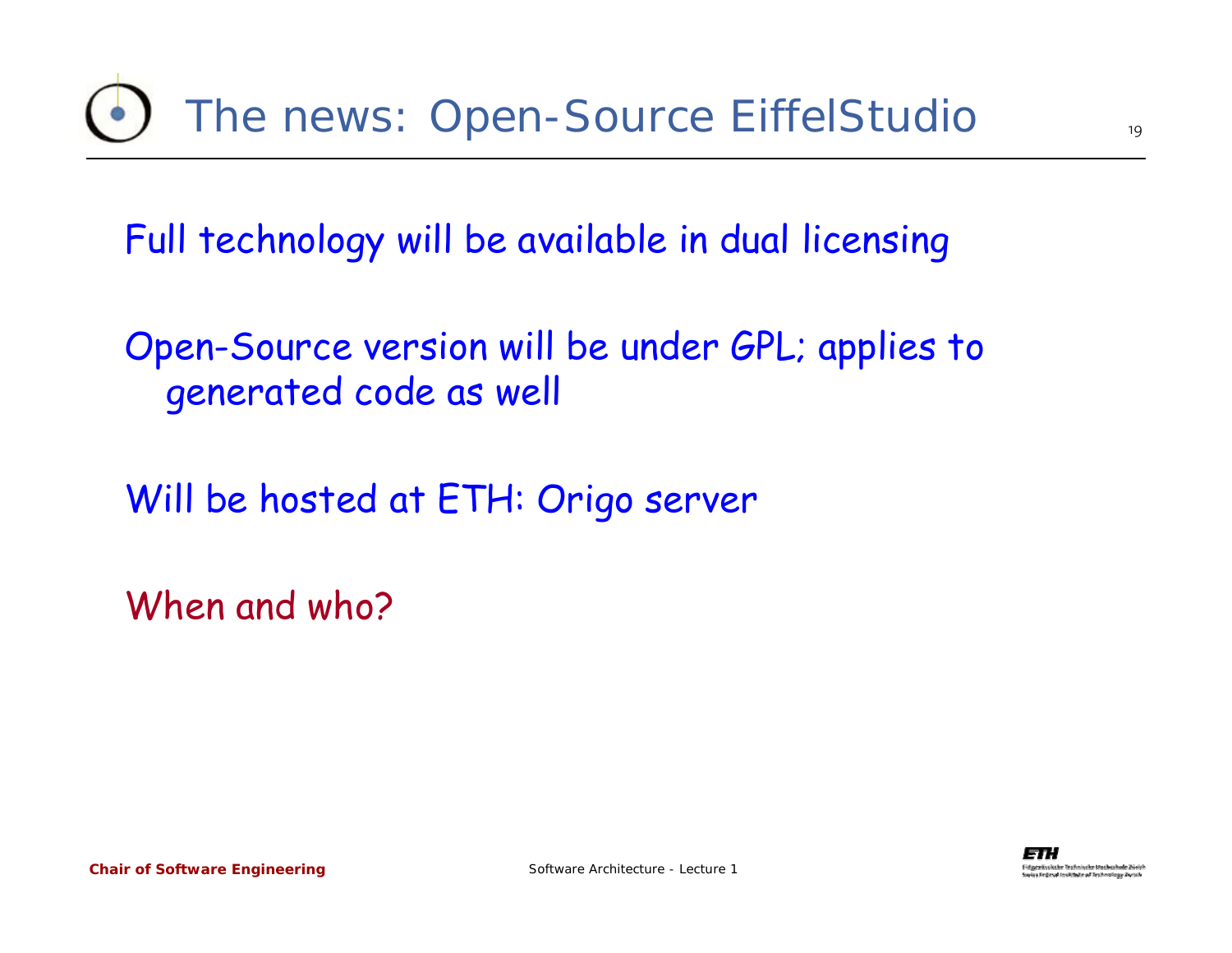### Till Bay

Environment under construction for distributed, cooperative, professional software development

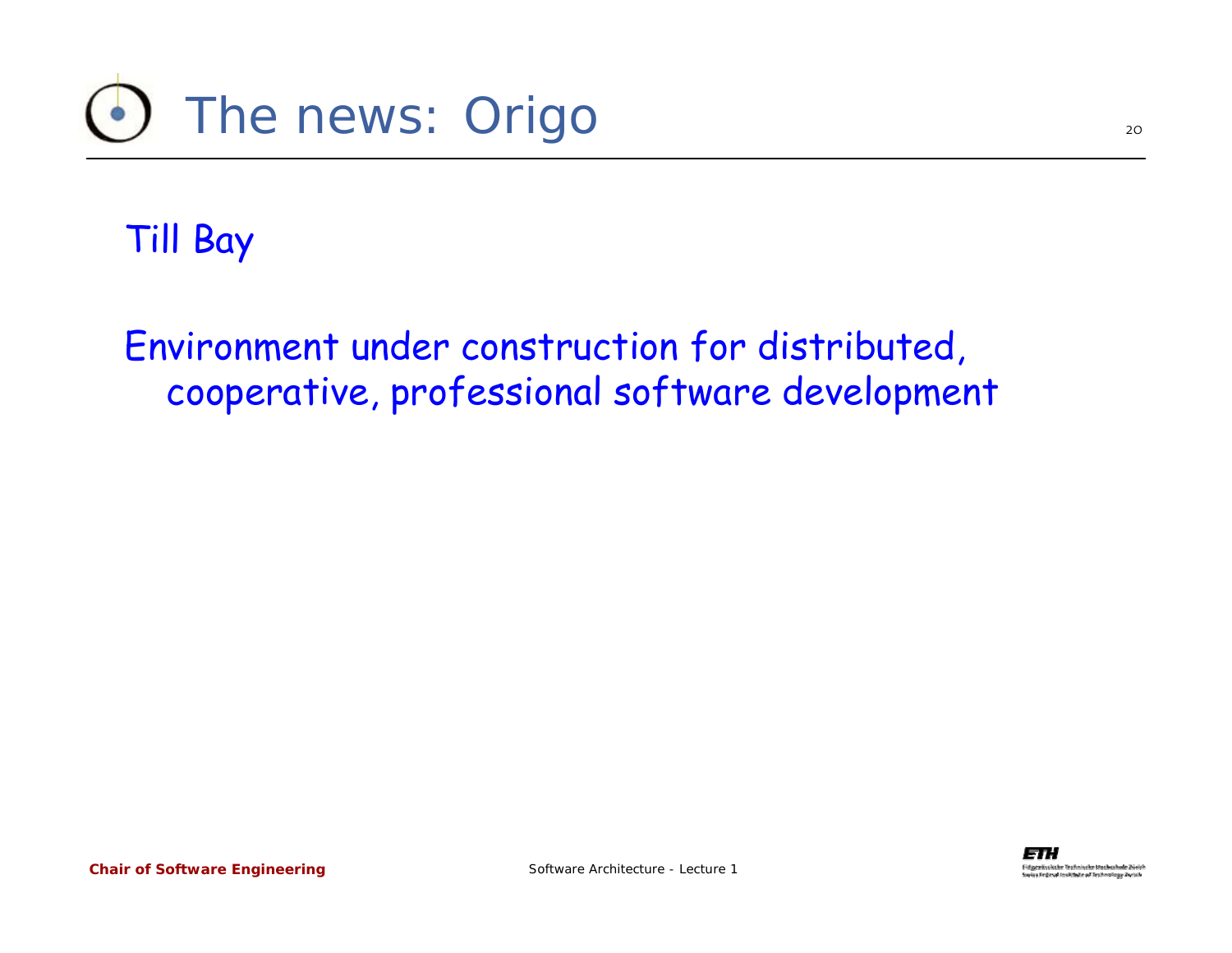

[http://eiffelsoftware.origo.ethz.ch](http://eiffelsoftware.origo.ethz.ch/) --Project web page

<https://eiffelsoftware.origo.ethz.ch/svn/es> --Anonymous Subversion checkout

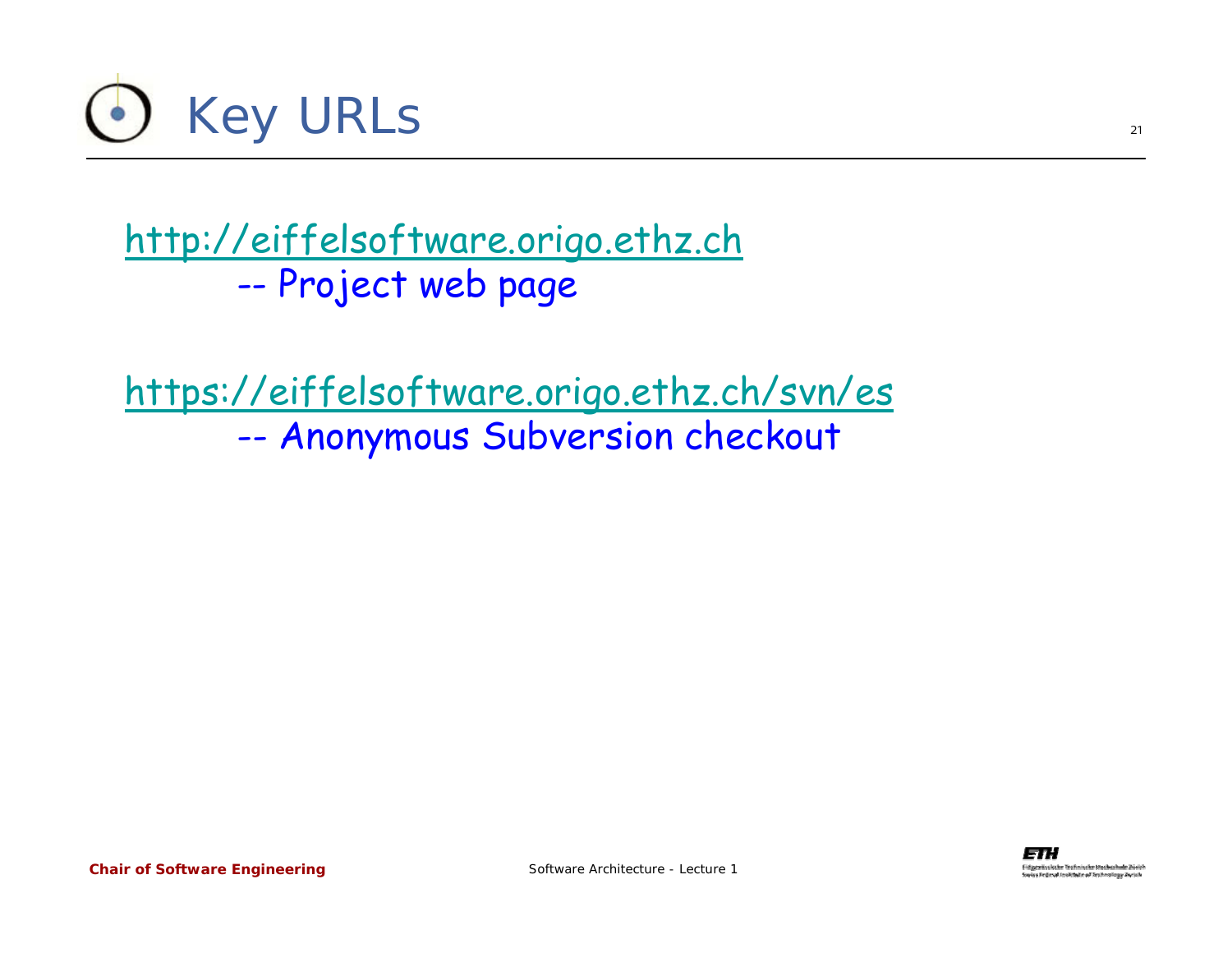# The course projects

#### EiffelStudio-related:

- $\triangleright$  Build tool
- ¾Mac OSX release and installer
- ¾Port to new platforms (Mac OSX Intel, OpenBSD…)
- > Integrated support for configuration management
- ¾ New refactoring suppor<sup>t</sup>
- ¾Unicode support/improvements
- ¾IDE improvements (see assistant)
- ¾ Direct code checking ("red squiggly underlines)
- ¾Integrated learning support
- ¾ Extended static checking (difficult!)
- $\triangleright$  Others (see assistant)

#### Traffic-related:

- ¾ Streets and cars (traffic lights, speed limits…)
- $\blacktriangleright$  People with schedules for their day and first person view for traveling
- ¾ Real buildings (Migros, Churches, Hauptbahnhof…)
- $\blacktriangleright$  Schedules for buses, trams etc., read from the Internet
- ¾ Topological information: river, lake, mountains, boats, parks…

¾…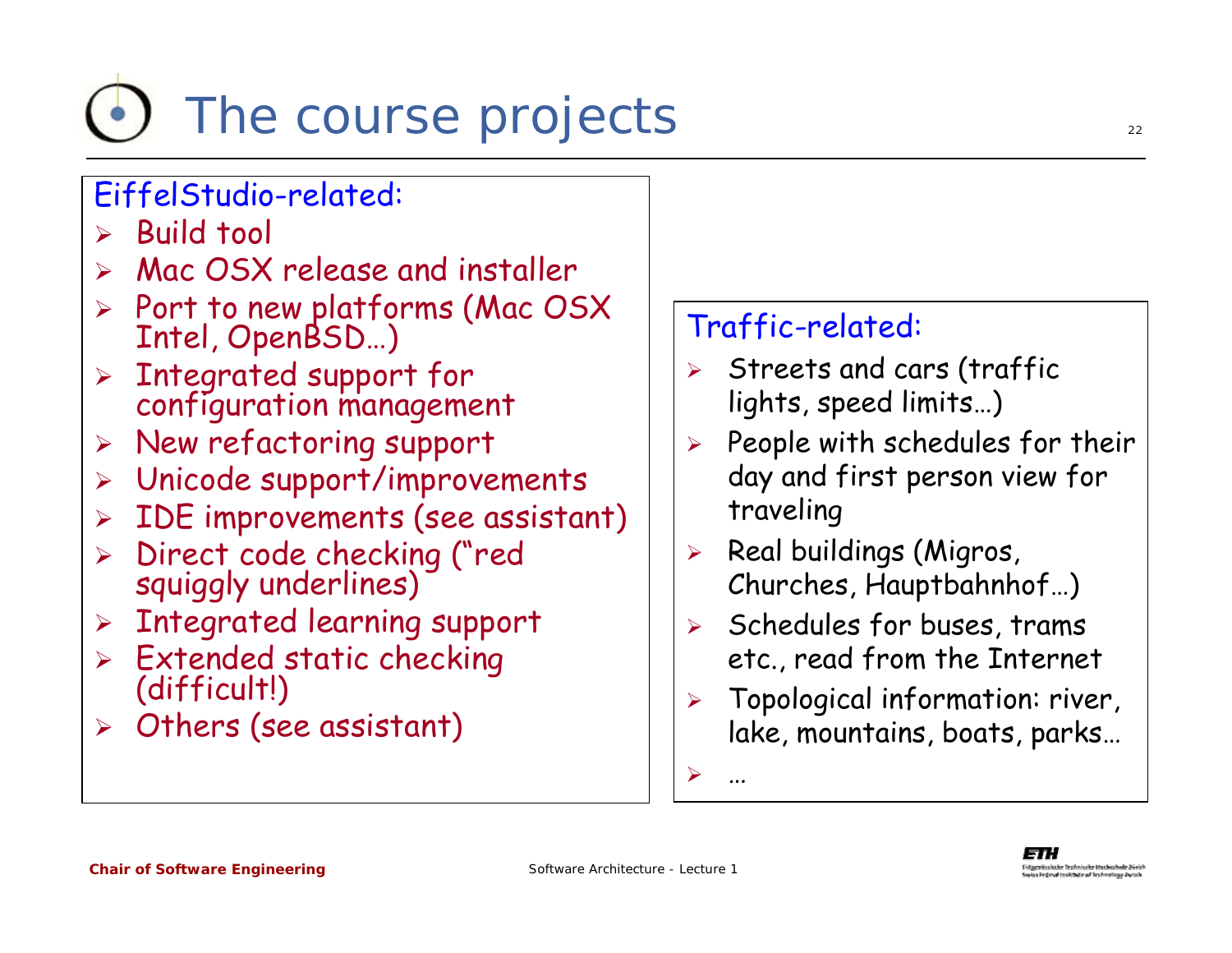Design quality is essential

- Large-group projects: must be organized like an industrial project
- Configuration management
- Documentation
- Quality standards (analysis, design, implementation) Should be useful ("Eat your own dog food!")

23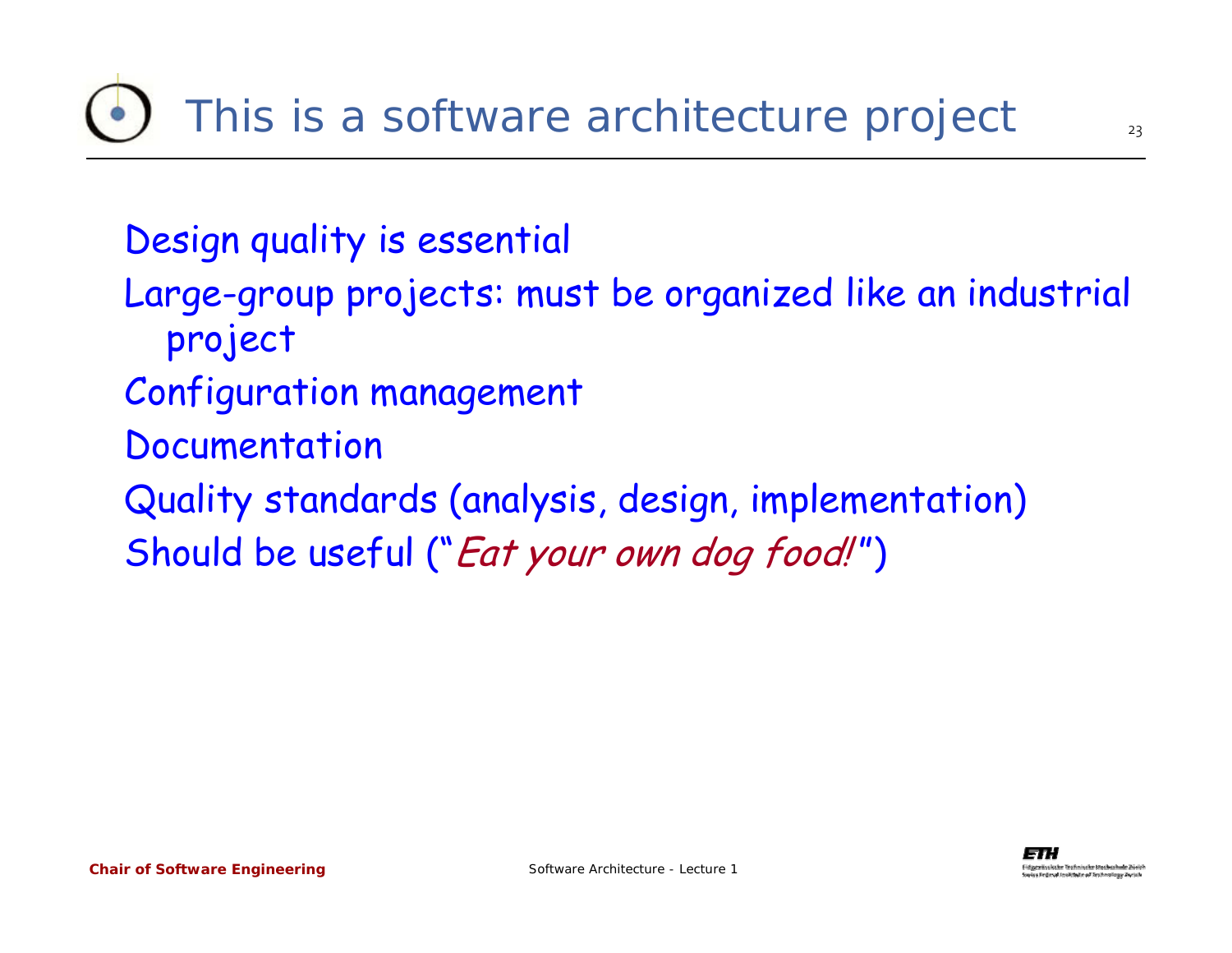# The public presentation

June 29<sup>th</sup>, Hauptgebäude All projects will be demonstrated

The best projects will be selected for presentation The best of the best will be included in future releases of Open-Source EiffelStudio





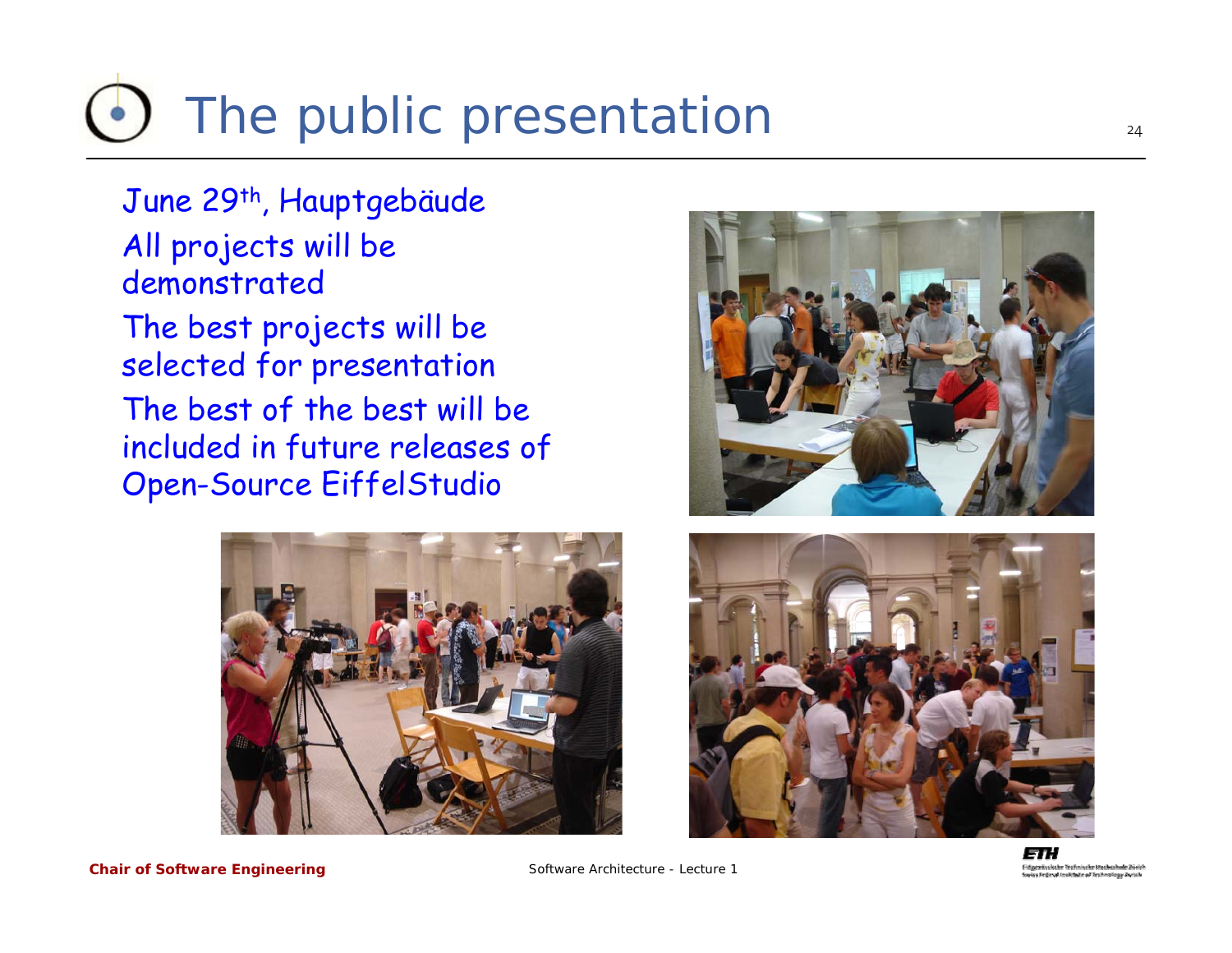

Emmanuel Stapf, EiffelSoftware

EiffelStudio code walkthrough!

25

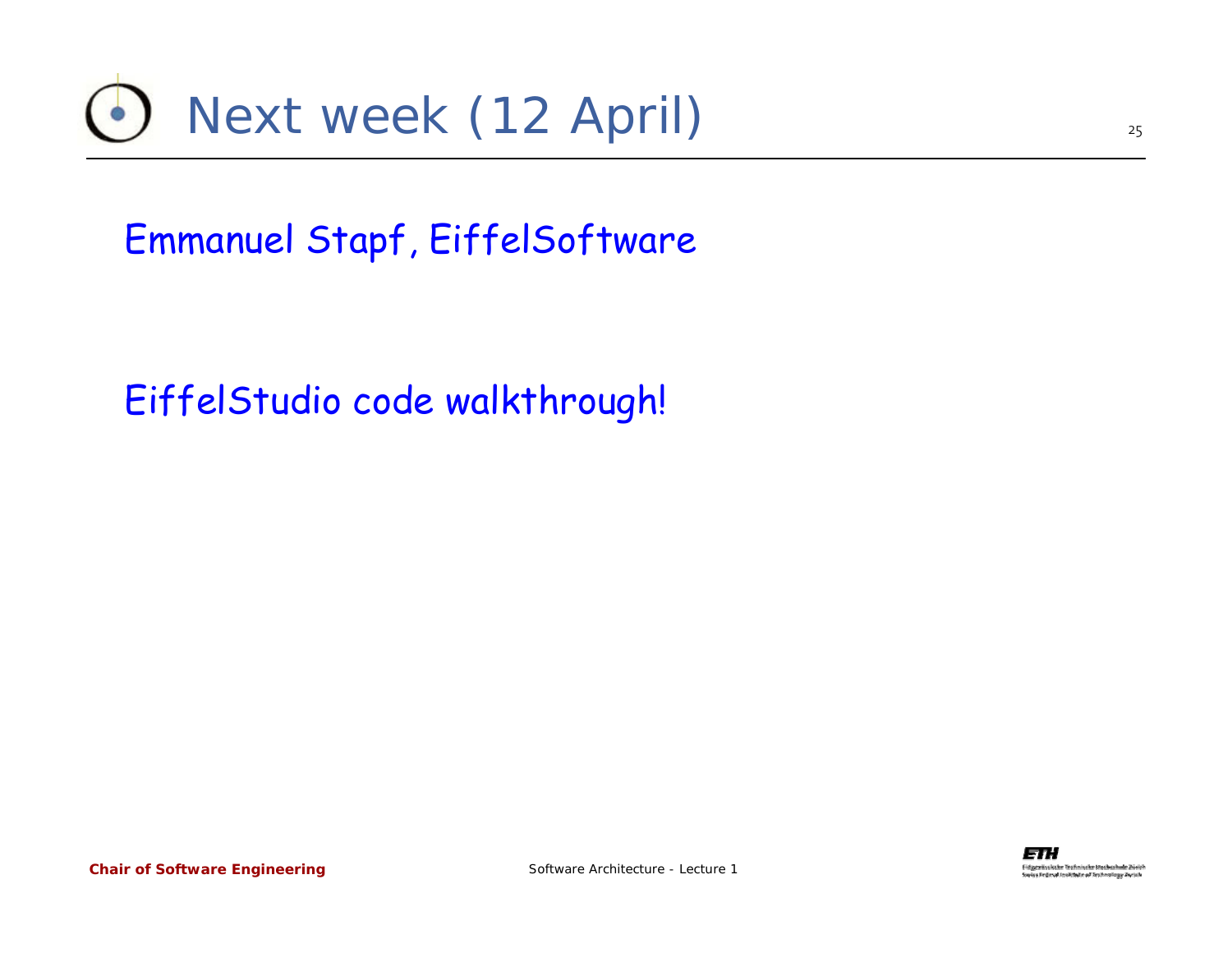# The Big Red Button

## <http://origo.ethz.ch/unlock-eiffel/>





#### *Chair of Software Engineering*